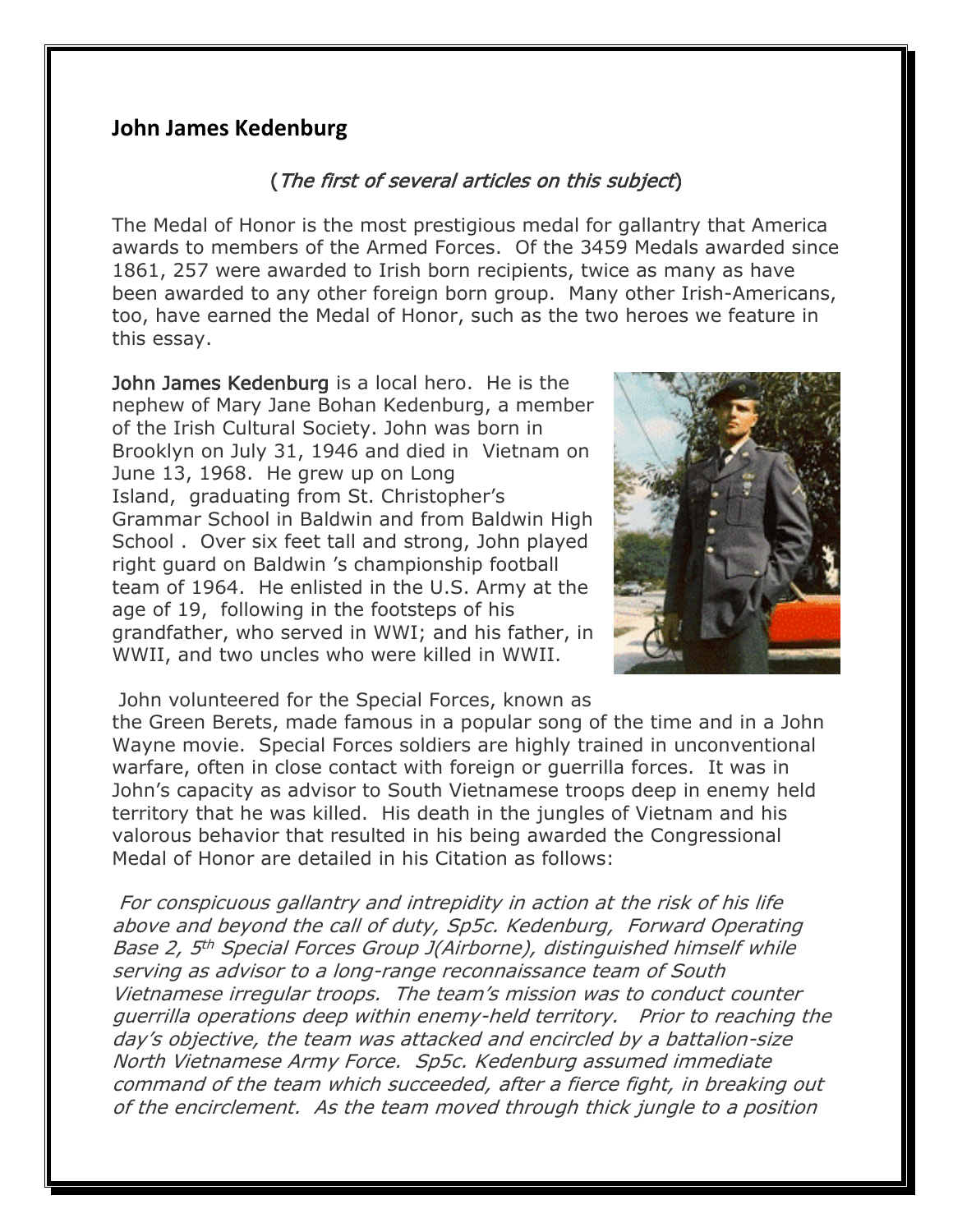from which it could be extracted by helicopter, Sp5c. Kedenburg conducted a gallant rear guard against the pursuing enemy and called for tactical air support and rescue helicopters. His withering fire against the enemy permitted the team to reach a preselected landing zone with the loss of only one man who was unaccounted for. Once in the landing zone, Sp5c. Kedenburg deployed the team into a perimeter defense against the numerically superior enemy force. When tactical air support arrived, he skillfully directed air strikes against the enemy, suppressing their fire so helicopters could hover over the area and drop slings to be used in the extraction of the team. After half of the team was extracted by helicopter, Sp5c. Kedenburg and the remaining three members of the team harnessed themselves to the sling on the second hovering helicopter. Just as the helicopter was to lift them out of the area, the South Vietnamese team member who had been unaccounted for after the initial encounter with the enemy appeared in the landing zone. Sp5c. Kedenburg unhesitatingly gave up his place in the sling to the man and directed the helicopter pilot to leave the area. He then continued to engage the enemy who were swarming into the landing zone, killing six enemy soldiers before he was overpowered. Sp5c. Kedenburg's inspiring leadership, consummate courage and willing self-sacrifice permitted his small team to inflict heavy casualties on the enemy and escape almost certain annihilation. His actions reflect great credit upon himself and the U.S. Army.

John Kedenburg lives on in the memory of his family and is honored by a grateful nation.

Audie Murphy was born on June 20, 1924, in Texas , one of thirteen children, to a poor tenant farmer who was a cotton sharecropper. Audie was the seventh child and third son born to Emmet Murphy. The Murphys were dirt poor and Audie left school in the 5<sup>th</sup> grade. Audie's mother died at a

young age and his father deserted his family. On June 30, 1942, turned down by the Marines because he was too short and too light (5'5", 112 pounds), he was inducted into the Army. He returned home at the end of the war with 37 medals including three Purple Hearts and the Medal of Honor.

On January 26, 1945 Audie earned the Medal of Honor for action in the Riedwihr Woods near Holtzwihr , France . Murphy's company had been reduced to 18 men out of a full complement of 235 men. As the only officer left, Audie was put in charge of the company